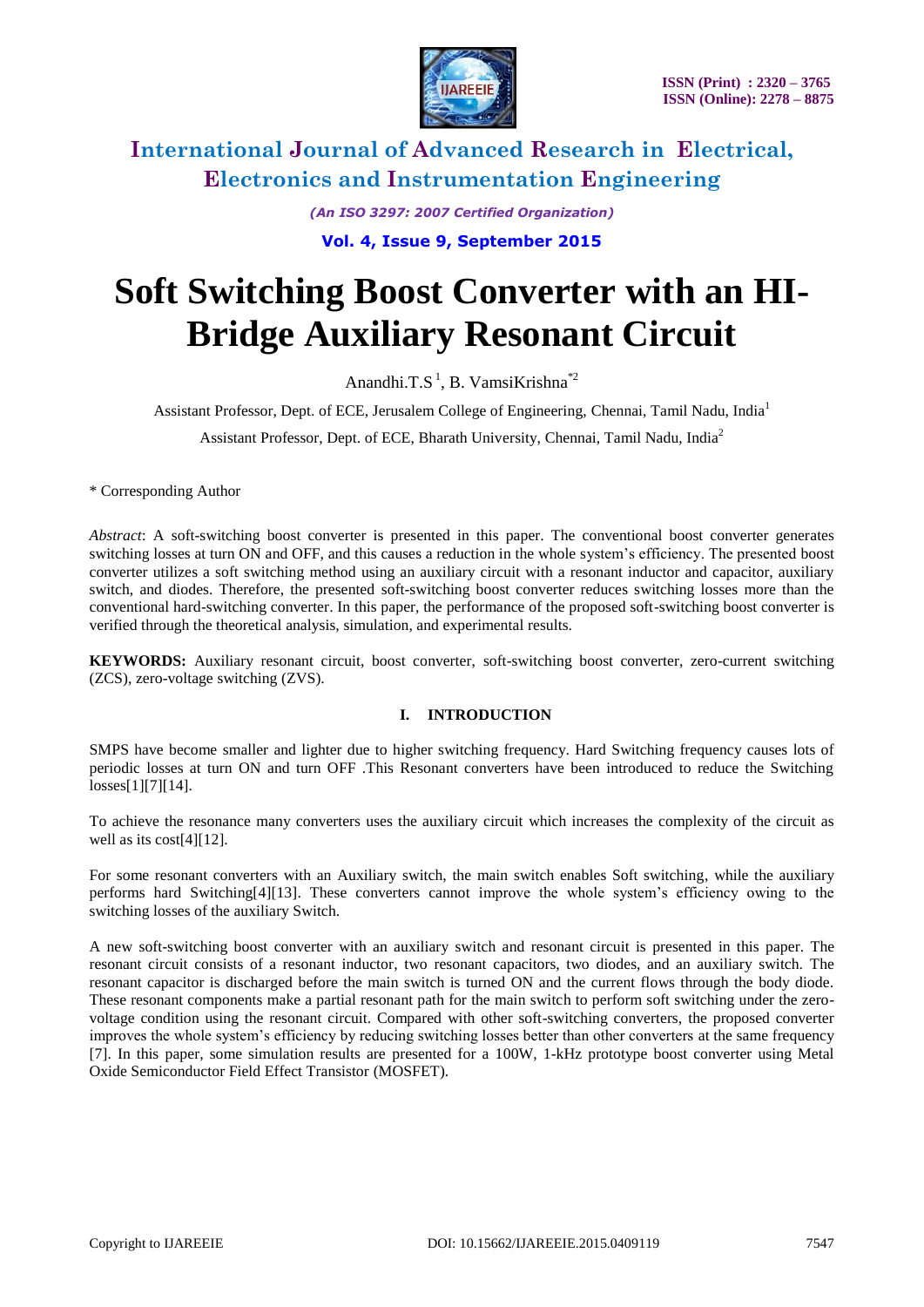

*(An ISO 3297: 2007 Certified Organization)*

#### **Vol. 4, Issue 9, September 2015**

#### **II. CONFIGURATION OF THE PROPOSED SOFT-SWITCHING BOOST CONVERTER**



**Figure 1 Shows the Circuit diagram of SSBC**

The proposed converter is shown in Figure. 1. The main switch  $(S_1)$  and the auxiliary switch  $(S_2)$  of the proposed circuit enable soft switching through an auxiliary switching block, consisting of an auxiliary switch, two resonant capacitors (*Cr* and *Cr*<sub>2</sub>), a resonant inductor (*Lr*), and two diodes ( $D_1$  and  $D_2$ ).

#### **III. OPERATIONAL ANALYSIS OF THE PROPOSED CONVERTER**

The operational principle of the proposed converter can be divided into nine modes. For simple analysis of each mode of the proposed converter, the following assumptions are made

- 1) All switching devices and passive elements are ideal.
- 2) The input voltage  $(V_{\text{in}})$  is constant.
- 3) The output voltage  $(V_o)$  is constant. (Output capacitor  $C_o$  is large enough.)
- 4) The recovery time of all diodes is ignored.

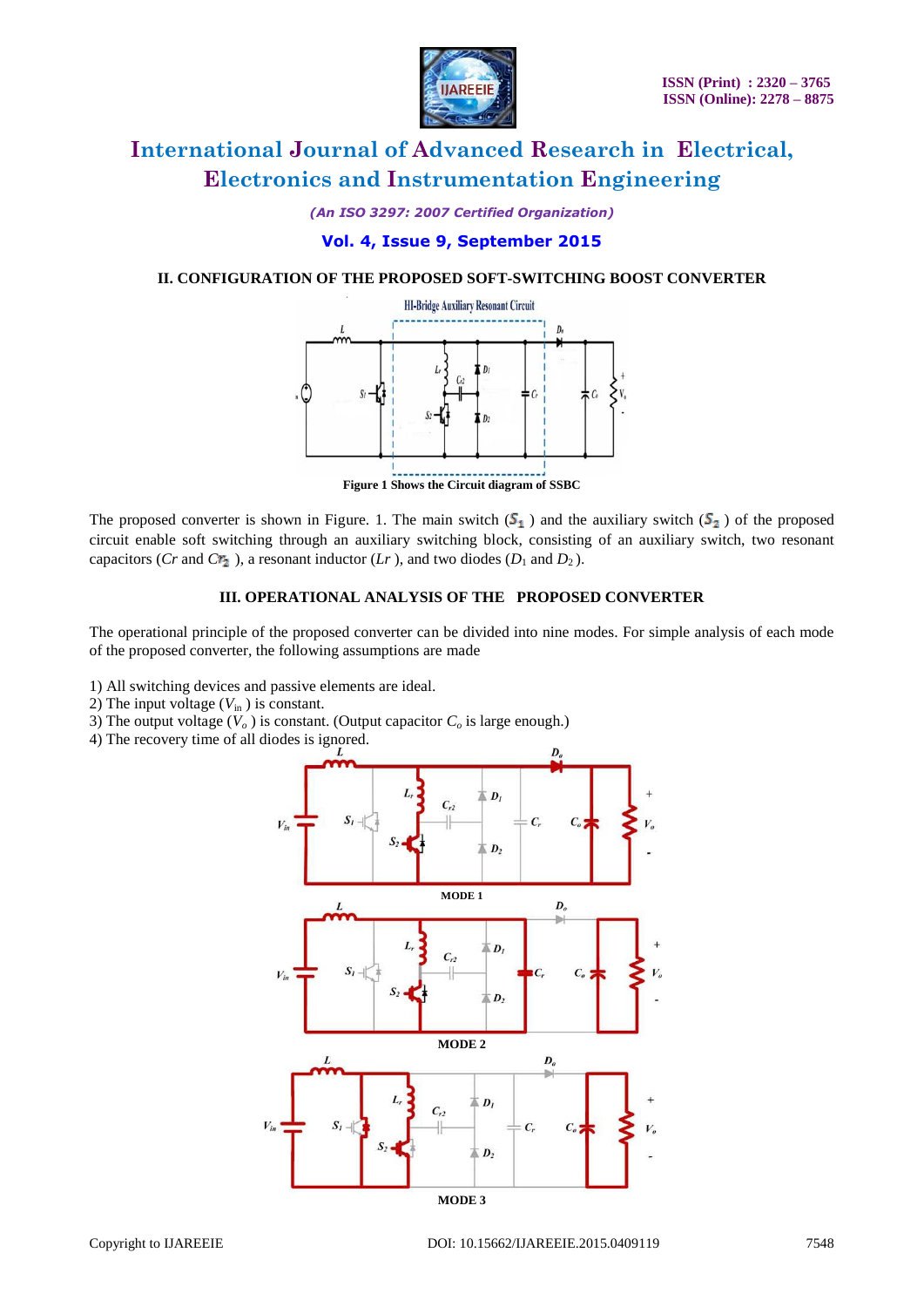

*(An ISO 3297: 2007 Certified Organization)*

### **Vol. 4, Issue 9, September 2015**



**Figure 2 Operational modes of SSBC**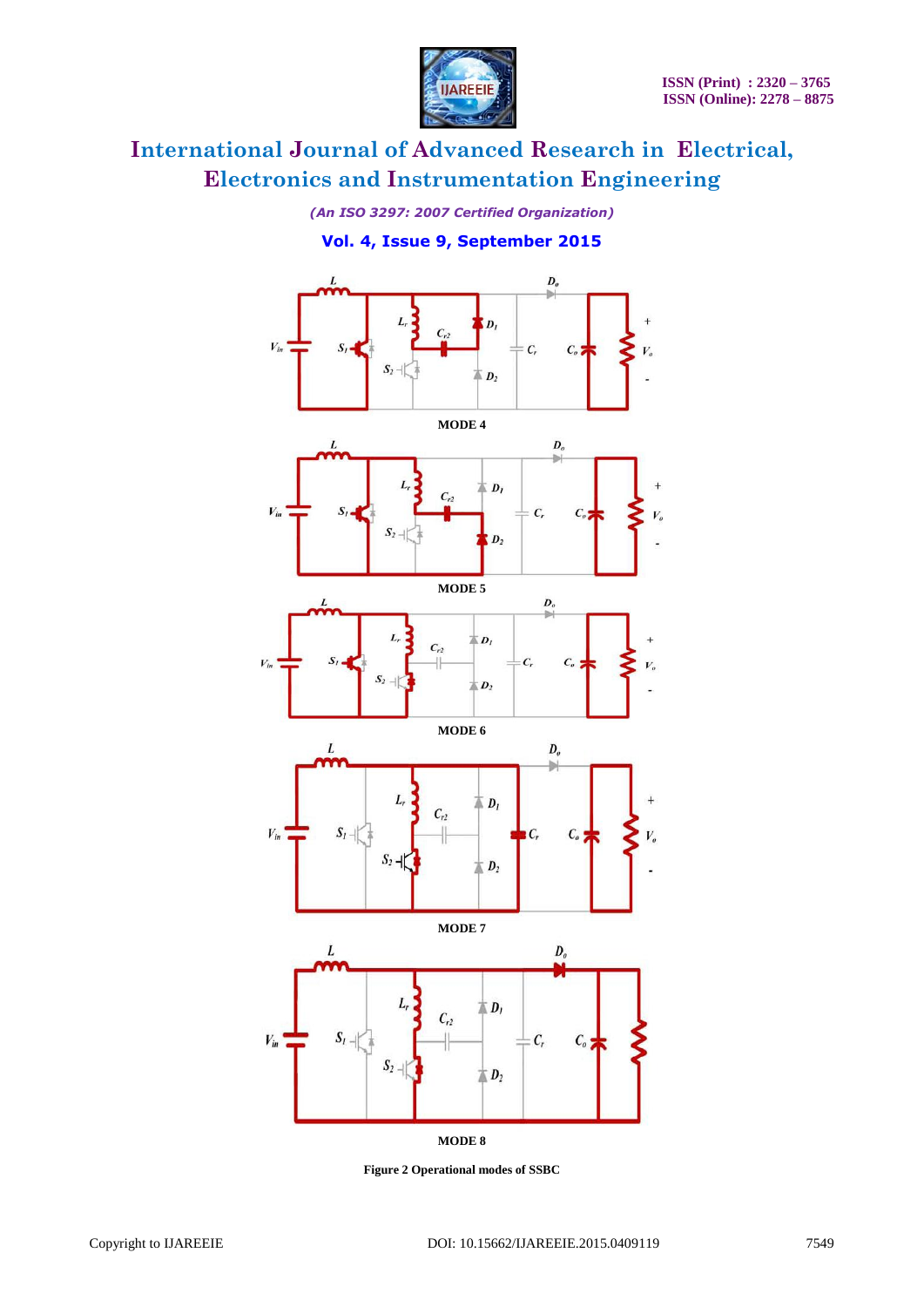

*(An ISO 3297: 2007 Certified Organization)*

### **Vol. 4, Issue 9, September 2015**

Mode 1 operates in the range  $t_0 < t < t_1$ When the auxiliary switch turns ON, mode 1 begins. After turning ON the auxiliary switch, the resonant inductor current begins to increase linearly from zero [2]. When the resonant inductor current  $(i_l)$  is equal to the main inductor current at  $t_1$ , mode1 completes and the resonant inductor voltage equals the output voltage. The main inductor current decreases and, at the end of this mode, the main inductor current is equal to zero [3].

Mode 2 operates in the range  $t_1 < t < t_2$  immediately after the resonant inductor current and main inductor current have equalized, the main diode is turned OFF. The resonant capacitor *Cr* and the resonant inductor start their resonance, then the resonant capacitor *Cr* is discharged through resonant path *Cr* and *Lr.* After finishing the resonance, the resonant capacitor voltage is equal to zero. Mode 3 completes at  $t_2$  [5]. At  $t_1$ , the resonant inductor voltage is equal to the output voltage. The resonant inductor current is the sum of the main inductor and resonant current. The resonant capacitor *Cr* voltage is charged.

Mode 3 Operates in the range  $t_2 \lt t \lt t_3$  The resonant capacitor (*Cr*) voltage has reached zero, the body diode of main switch is turned ON naturally. In this case, the main switch voltage is equal to zero and the turn-ON signal is given to the main switch under the zero-voltage condition. In this mode, the main inductor voltage is equal to the input voltage. After the resonance in mode 2, the resonant inductor current is constant. The resonant capacitor  $(Cr)$  voltage has been strongly discharged in mode 2. Therefore, the resonant capacitor voltage is zero.

Mode 4 Operates in the range  $t_3 \ll t \ll t_4$  The main switch turns ON under the zero-voltage condition. When the auxiliary switch is turned OFF for the same condition, mode 4 begins. In this stage, the resonant inductor and resonant capacitor  $(Cr_2)$  start the resonance [6]. After the quarter-wave resonance of *Lr* and  $c_{r_2}$ , the current of *Lr* is zero. Mode 4 is complete and  $c_{r_2}$  has been fully charged by the resonance.

Mode 5 Operates in the range  $t_4 < t < t_5$  The after mode 4 completes, the current flow of the resonant inductor *Lr* reverses and the next stage starts. In mode 5, a reverse resonance of *L* and  $Cr_2$  through the main switch and  $D_2$  occurs. When the  $Cr_2$  voltage has reached zero by resonance, the resonance of *Lr* and  $Cr_2$  is complete and the  $Cr_2$  voltage is zero. During modes 4 and 5, the resonant capacitor voltage is charged and discharged [8].

Mode 6 Operates in the range  $t_5 \ll t_6$  After the  $Cr_2$  voltage has reached zero, the body diode of the auxiliary switch is turned ON. The current flows through the freewheeling path of the body diode—the resonant inductor—the main switch. By the pulse width modulation (PWM) algorithm, when the main switch is turned OFF, this mode is complete. In this interval, the magnitude of the resonant inductor current is equal at  $t<sub>2</sub>$ . However, the current flow is reversed.

Mode 7 Operates in the range  $t_6 \lt t \lt t_7$  When the main switch is turned OFF under the zero-voltage condition, mode 7 starts. The sum of the two inductor currents is the charging current of the resonant capacitor *Cr* in this mode. When the resonant capacitor (*Cr* ) voltage is equal to the output voltage, this mode is completed. Because the two inductor currents charge the resonant capacitor *Cr* .

Mode 8 Operates in the range  $t_7 < t < t_8$  At  $t_7$ , the resonant capacitor *Cr* has been charged and the main diode voltage is zero. Therefore, the main diode turns ON under the zero-voltage condition and the resonant inductor current decreases linearly toward zero. After the current has reached zero, mode 8 completes and the next switching cycle starts.

#### **IV. DESIGN AND IMPLEMENTATION OF COMPONENTS**

The duty ratio is calculated using equation (1)

$$
D=1-\frac{v_{i_n}}{v_o} \tag{1}
$$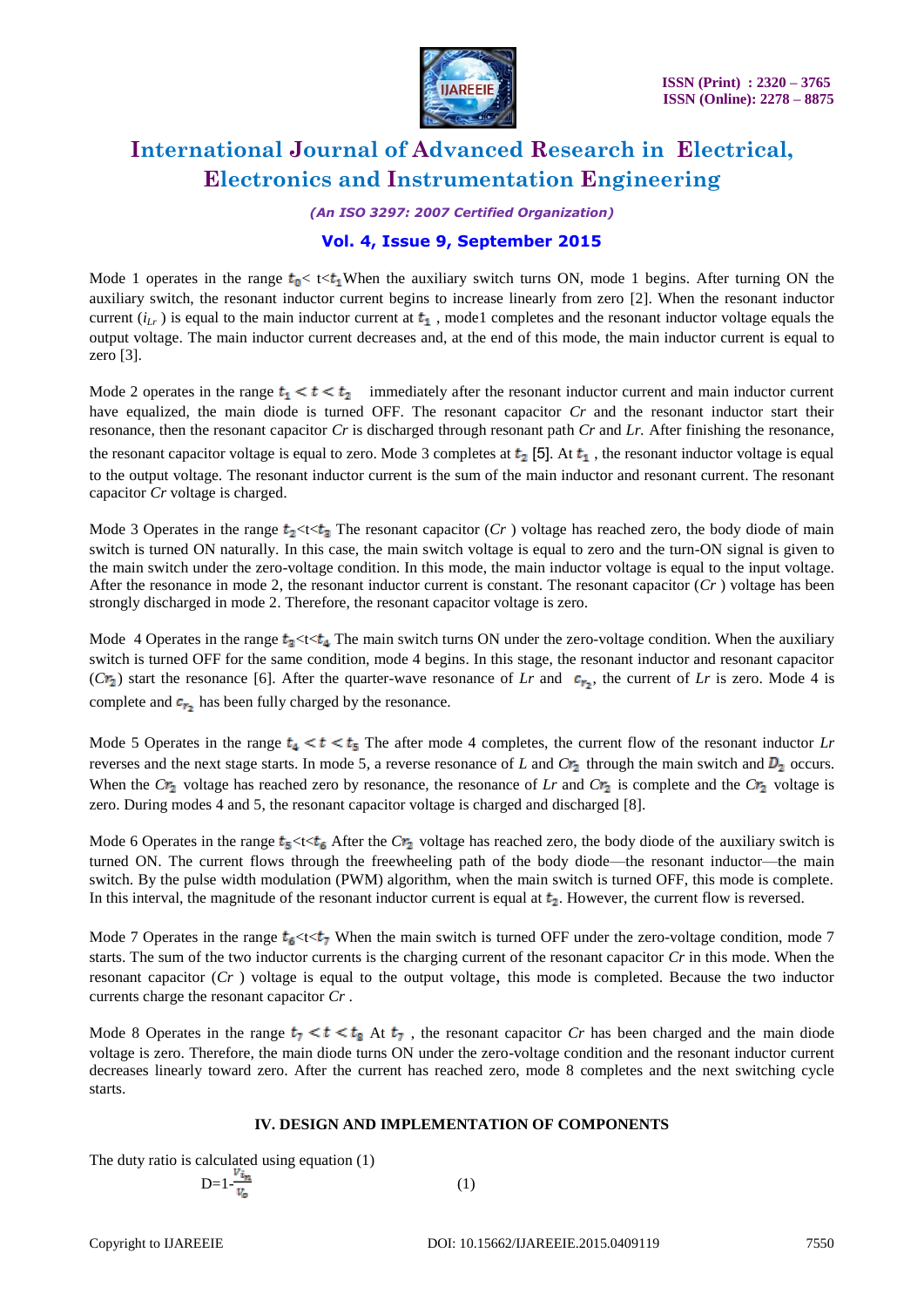

*(An ISO 3297: 2007 Certified Organization)*

### **Vol. 4, Issue 9, September 2015**

Critical inductance is calculated from equation (2)  $=L=\frac{(1-b)\pi}{c}$  (2) Critical capacitance is calculated from equation (3)  $C =$  (3) Resonant inductance is calculated from equation (4)  $=\frac{v_0}{(4)}t$  (4) Where  $i_{l_r}(t) = i_{min}$ 

Resonant capacitance is calculated from equation (5)  $\frac{m_1 n_1}{n_1 n_2 n_3} + \frac{m_1 n_1 n_2 n_1}{n_1 n_2 n_3}$  (5)

The time consisted of the resonant time between *Lr* and *Cr* ,and the time that the resonant inductor current takes to become equal to the input current. After the delay time, the energy has accumulated in the main inductor. The switch is turned ON like a conventional boost converter [11]. Thus, when the auxiliary switch is turned ON, the effect on the total duty is larger [9].

The converter is designed based on the above equations.

Parameters of the presented soft switching boost converter are shown in the below table I.

|  | TABLE I SIMULATION PARAMETERS |
|--|-------------------------------|
|--|-------------------------------|

| Parameters                 | Symbol          | Value | Unit       |
|----------------------------|-----------------|-------|------------|
| Input voltage              | Vin             | 12    | V          |
| Output voltage             | V <sub>0</sub>  | 48    | V          |
| Main inductor              | L               | 3.85  | $\mu$ H    |
| Resonant inductor          | Lr              | 4.26  | $\mu$ H    |
| Resonant capacitor         | Cr              | 20    | nF         |
| Auxiliary capacitor        | Cr <sub>2</sub> | 10    | nF         |
| <b>Output Capacitor</b>    | Co              | 1000  | $\mu$ F    |
| <b>Switching Frequency</b> | fsw             | 1     | <b>KHz</b> |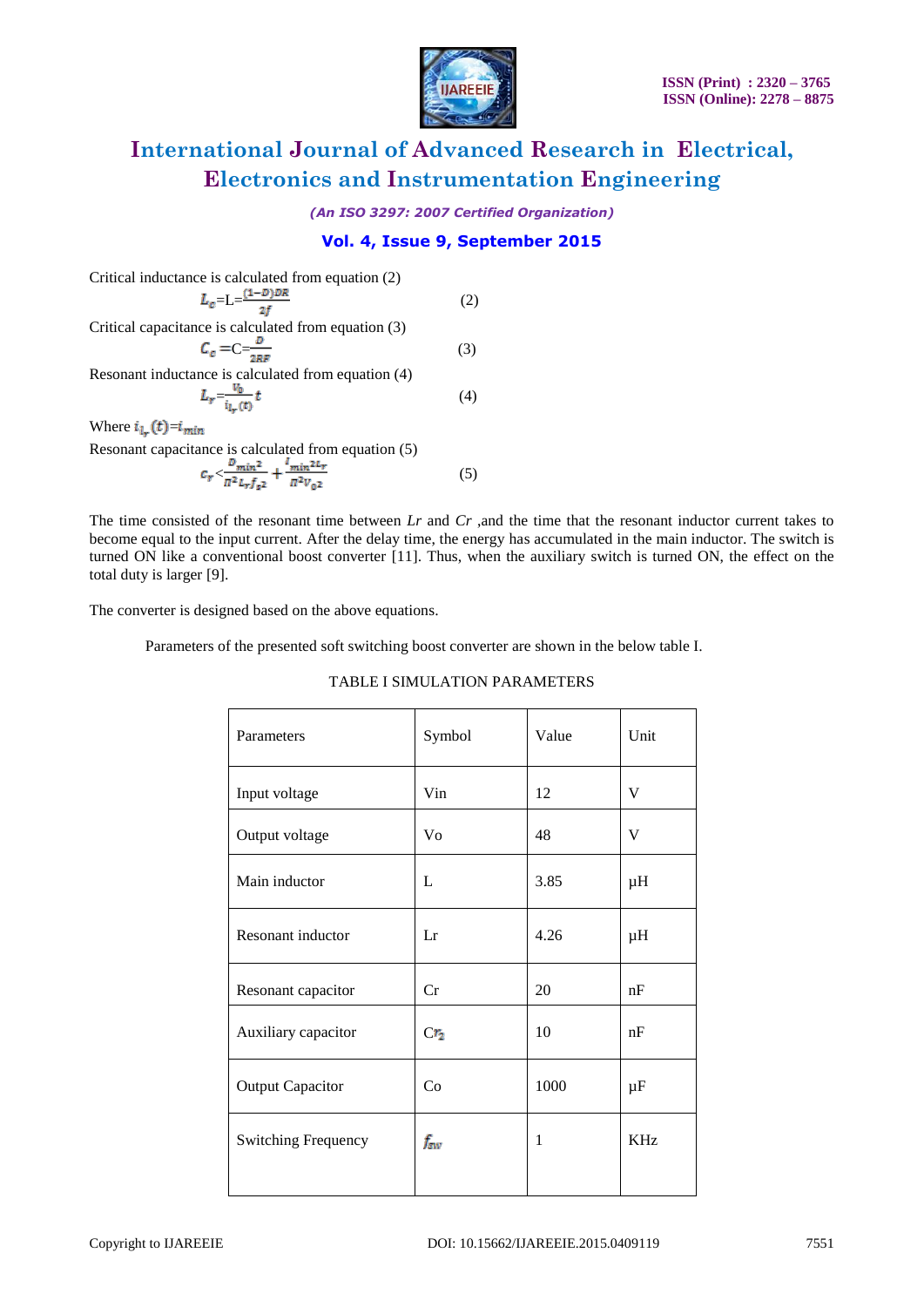

*(An ISO 3297: 2007 Certified Organization)*

#### **Vol. 4, Issue 9, September 2015**

#### **V. SIMULATION RESULTS**

The MATLAB Simulation software is used to analyze the boost converter and soft switching boost converter with an HI-Bridge Auxiliary resonant circuit [10]. These are designed using the parameters given in the table I. The simulink is the tool for modeling, simulating, analyzing multi domain dynamic systems.



**Figure 3 Simulink diagram of Boost Converter**

 Figure 3 shows the simulink diagram of the conventional boost converter which has a main switch, main inductor, capacitor. The output voltage 48V is obtained across the load resistor.

 Figure 4 shows the switch current, voltage, inductor current and gate pulse waveform respectively of conventional boost converter respectively [15]. When the switch is turned on the inductor current increases linearly from zero, the switch current increases and the switch voltage decreases ,but during the turn on of the switch of the conventional boost converter both the switch voltage and switch current are present leading to switching losses [17-19].



**Figure 4 (a)Main switch voltage (b)main switch current (c)inductor current (d)switching waveform**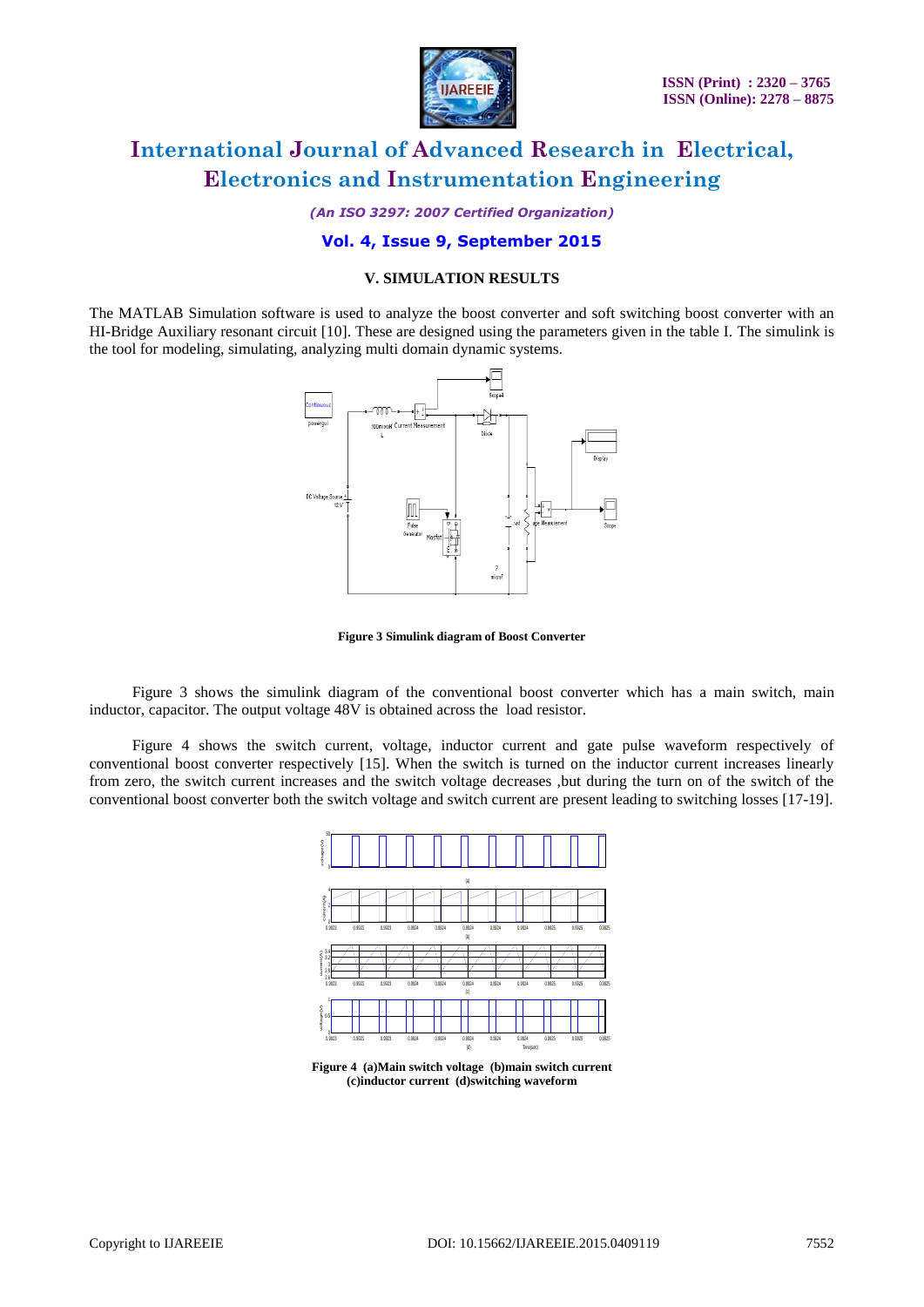

*(An ISO 3297: 2007 Certified Organization)*

### **Vol. 4, Issue 9, September 2015**



**Figure 5 Output Waveform of Boost Converter**

Figure 5 shows the output waveform of the boost converter.



Figure 6 shows open loop diagram of SSBC. For above circuit component values are designed and simulated using MATLAB package. For an input voltage of 12V, desired output voltage 48V was obtained.



**Figure 7 Switching Waveform of SSBC for Open loop**

Figure 7 shows switching wave form of SSBC. According to the modes of operation first auxiliary switch turned ON. When the auxiliary switch turned OFF at that instant Main switch turned ON, this will be shown in above figure. Figure 8 shows Resonant inductor current which increases linearly from Zero, when the auxiliary switch turned ON and also the switching waveform of the main switch and auxiliary switch are shown.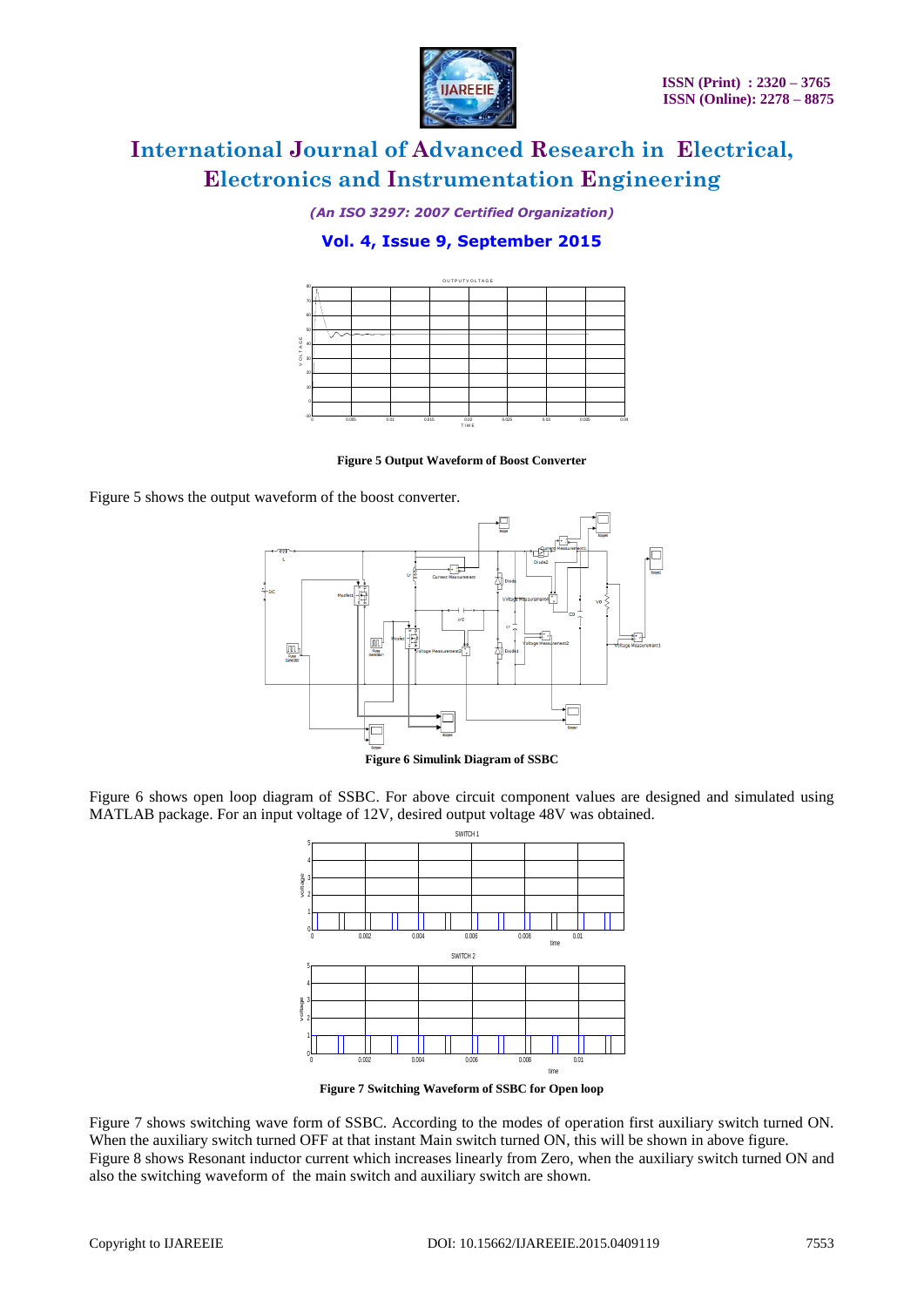

*(An ISO 3297: 2007 Certified Organization)*

### **Vol. 4, Issue 9, September 2015**



**Figure 8 Switching waveform and Resonant inductor current**



**Figure 9 Resonant inductor and Main Inductor current**

Figure 9 shows the resonant inductor current and main inductor current waveform. According to the operating mode when both inductor current will equal then resonant inductor voltage equal to the output voltage [16].



**Figure 10 Resonant Capacitor voltage and main switch Waveform**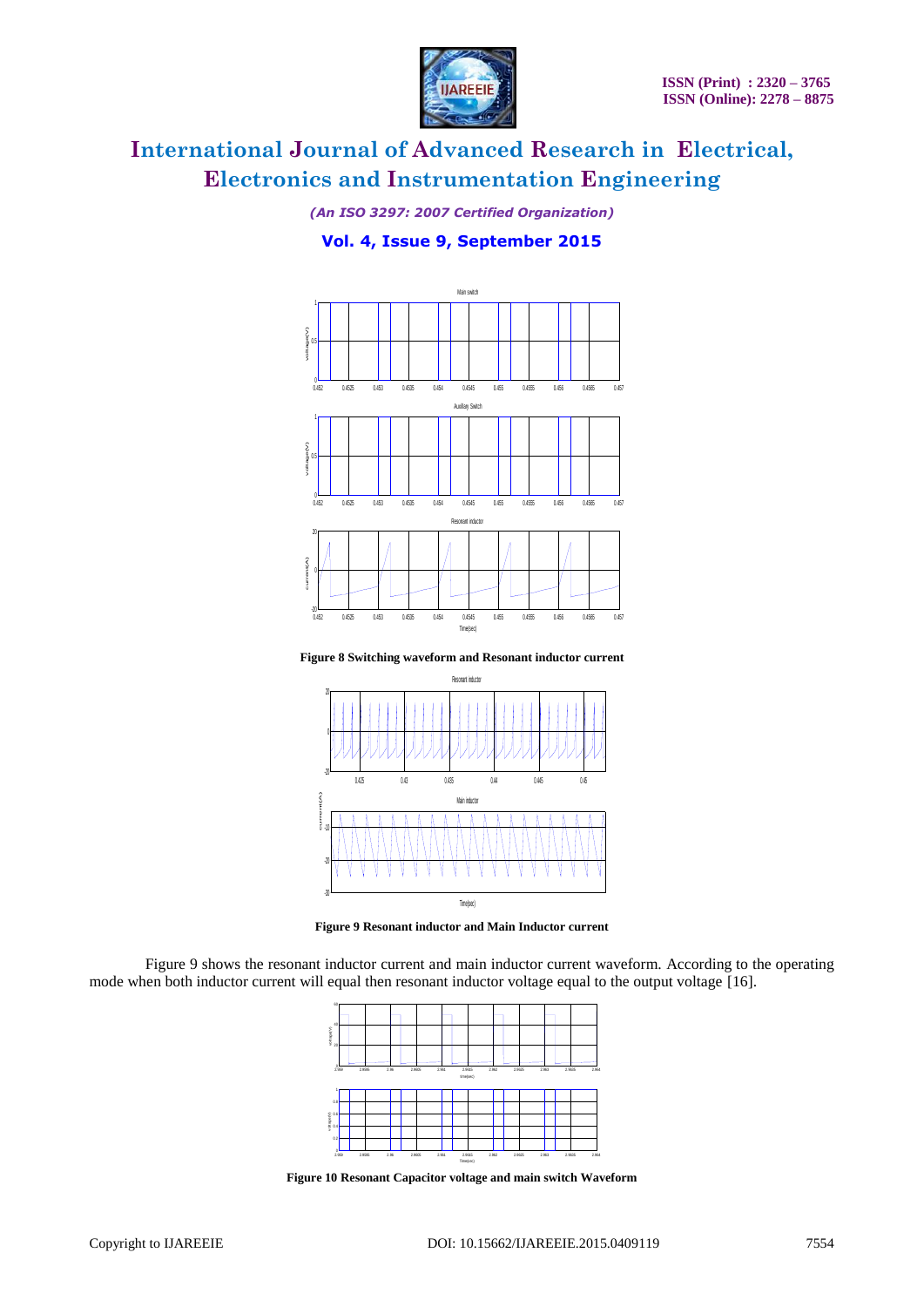

*(An ISO 3297: 2007 Certified Organization)*

### **Vol. 4, Issue 9, September 2015**

Figure10 shows the resonant capacitor voltage waveform. The main Switch will turn ON when the resonant capacitor voltage has reached zero.



**Figure 11 Diode waveforms and Resonant inductor**

Figure 11 shows the voltage and current waveform of the main diode. The waveform shows that the diode is turned on under ZVS condition as the inductor current is zero at the point of turn on of the diode.



Figure 12 shows the ZVS condition in main switch. The main switch turns ON under the zero-voltage condition. When the main switch voltage reaches zero



**Figure 13 Output Waveform of Open Circuit for SSBC**